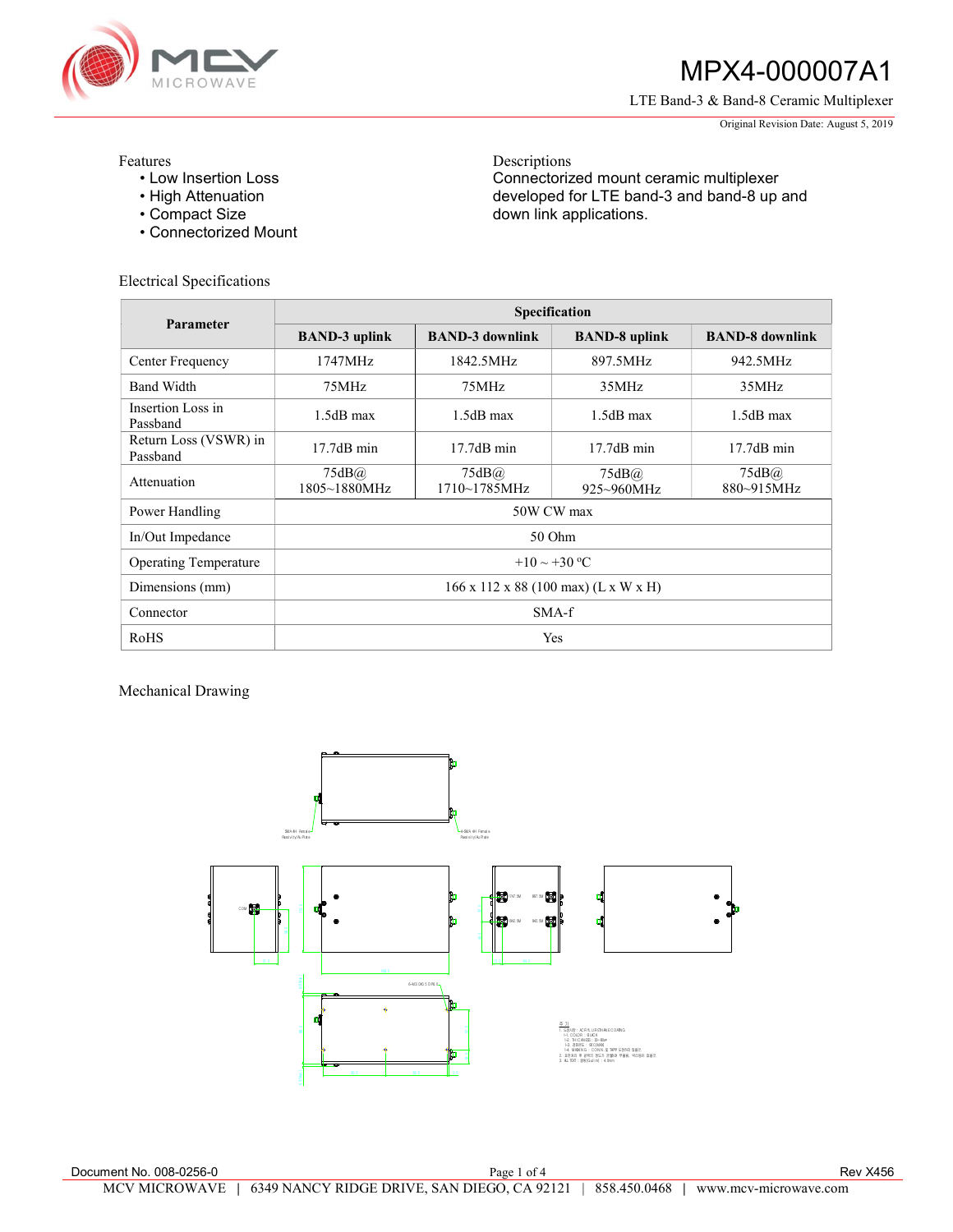

### MPX4-000007A1

LTE Band-3 & Band-8 Ceramic Multiplexer

Original Revision Date: August 5, 2019

### Electrical Response

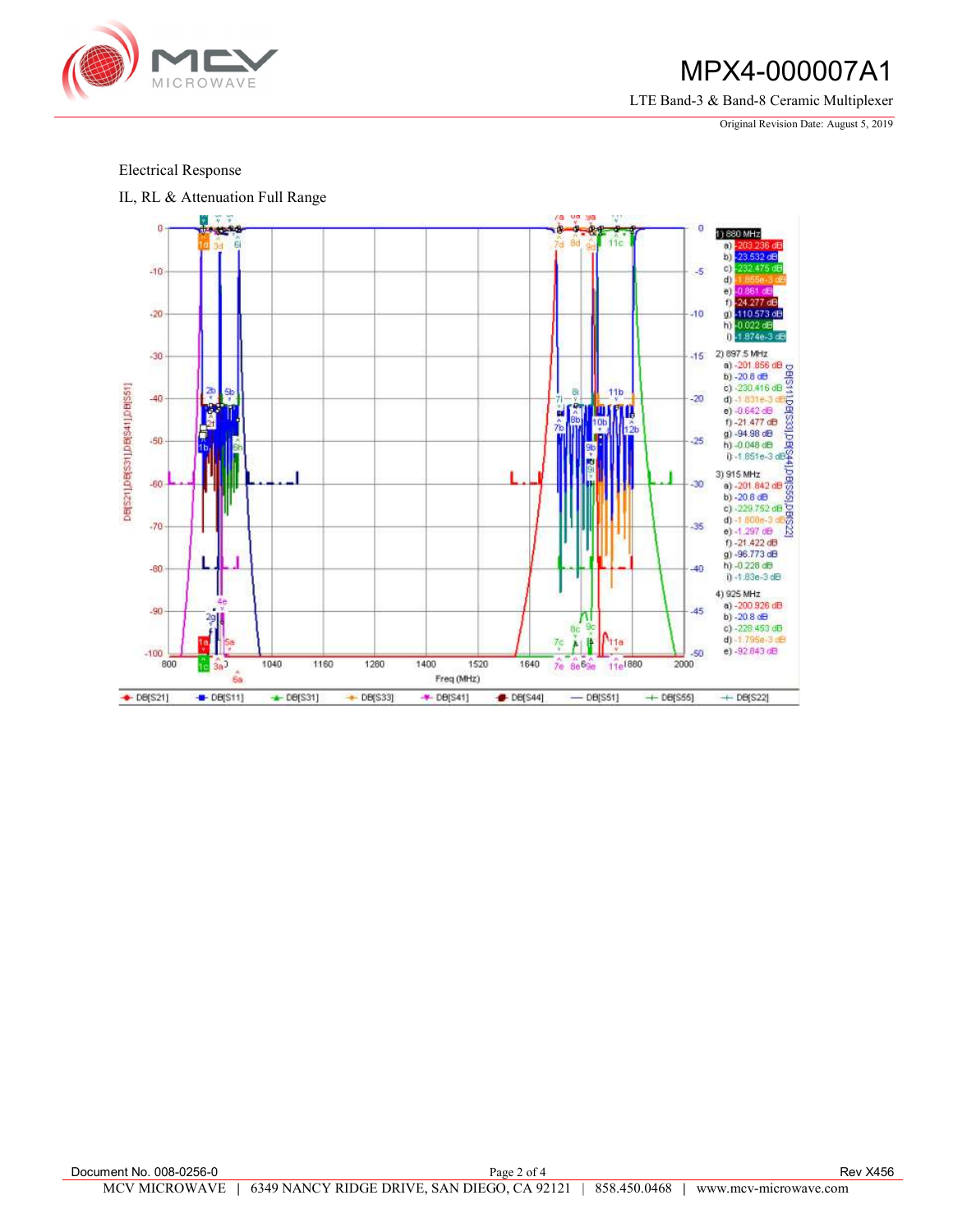

## MPX4-000007A1

LTE Band-3 & Band-8 Ceramic Multiplexer

Original Revision Date: August 5, 2019

#### IL, RL & Attenuation Band-3